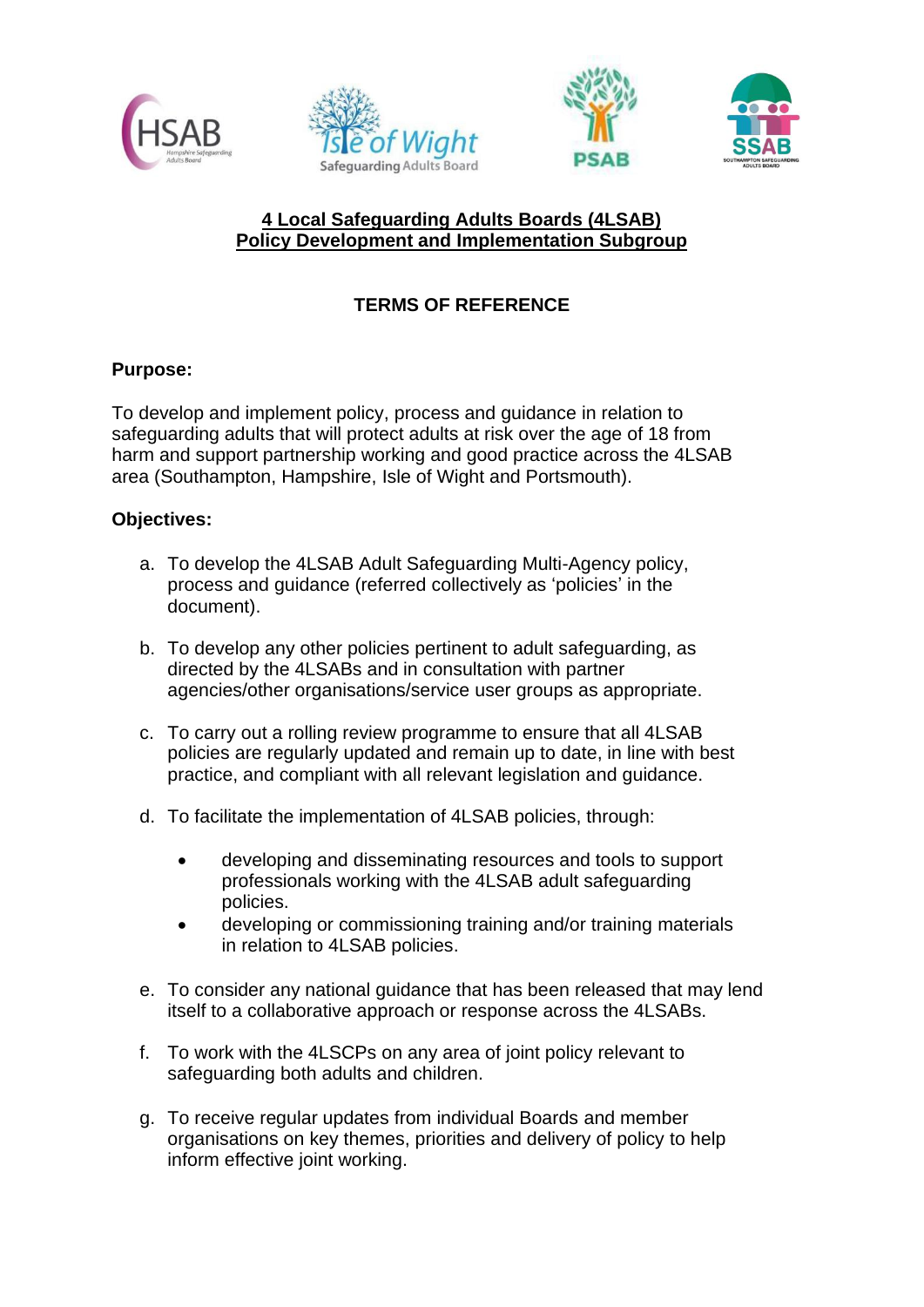





h. To act as a conduit to other local organisations that have safeguarding adults responsibilities, such as district and borough councils, to ensure that key updates on the introduction of new safeguarding adults policies, or changes to existing policies, are shared.

#### **Meeting arrangements:**

The subgroup will meet bi-monthly. Task and finish groups may be convened for completing individual pieces of work.

The Chair will be nominated by the subgroup for a term of two years.

The subgroup will be administered by the Portsmouth Safeguarding Adults Board.

Any member may submit items for the agenda. These should be received by the Chair at least 2 weeks in advance of the meeting.

#### **Membership**:

- LSAB Board Managers
- Hampshire County Council
- Southampton City Council
- Portsmouth City Council
- Isle of Wight Council
- Hampshire Constabulary
- Hampshire and Isle of Wight Fire and Rescue Service
- Health Representation from Clinical Commissioning Groups
- Health Representation from NHS providers
- Representation from Housing Services/providers
- Representation from District Councils
- Representation from Hampshire Police and Crime Commissioner

#### **Quoracy:**

For the group to be quorate it will require two out of three funding partners and at least one provider.

# **Accountability:**

The subgroup is accountable to the each of the 4LSABs and will provide regular reports to each LSAB Board meeting.

Matters relevant to the 4LSAB Coordination and Liaison Working Group will be referred to that meeting.